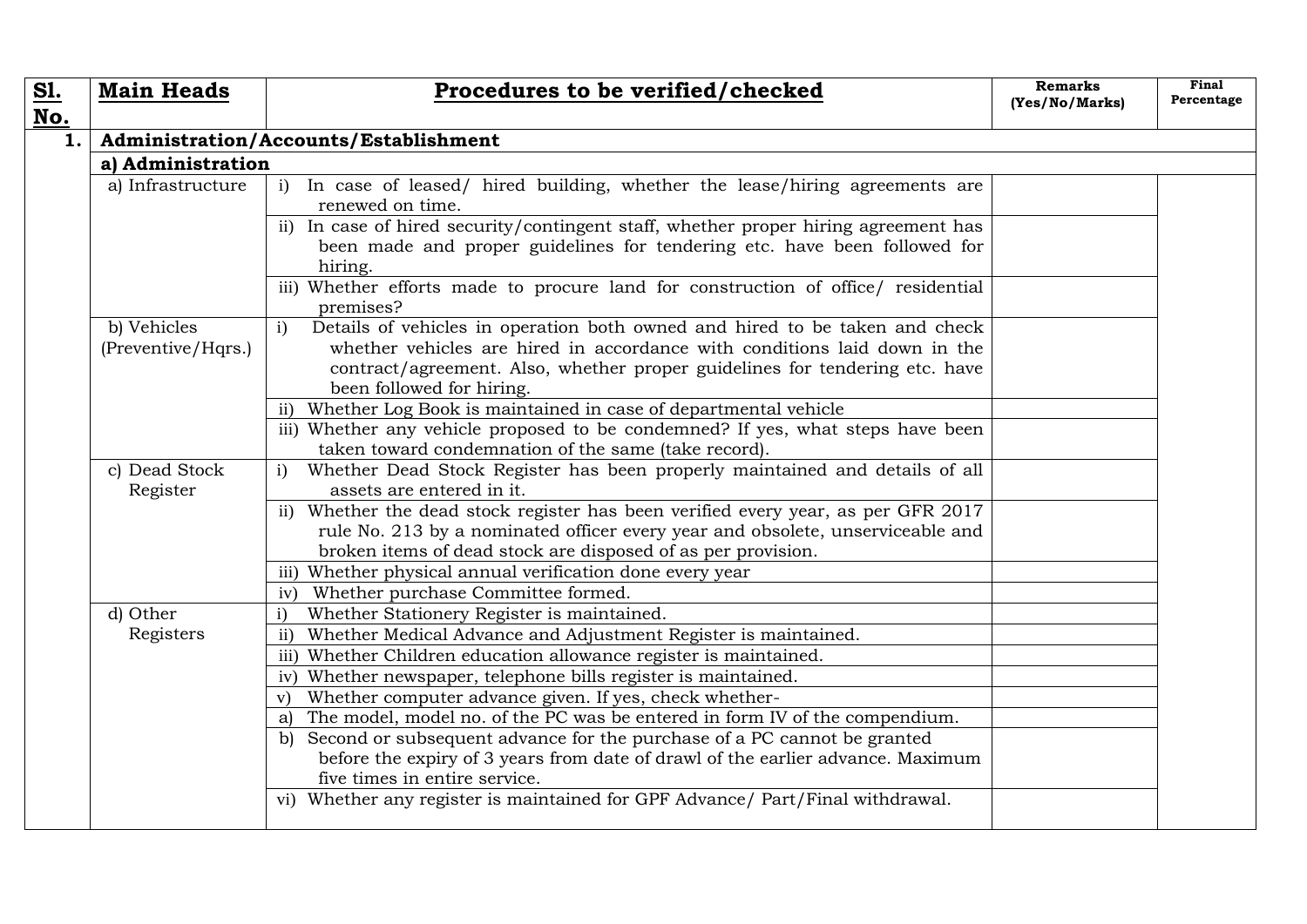| e) Biometric     | Whether biometric attendance system is in place and whether all officers/staff<br>$\mathbf{i}$                                  |  |  |  |  |
|------------------|---------------------------------------------------------------------------------------------------------------------------------|--|--|--|--|
|                  | are mapped with the biometric attendance system and if not, reason thereof                                                      |  |  |  |  |
|                  | should be taken on record.                                                                                                      |  |  |  |  |
| f) Hindi         | राजभाषा नियम (5) के अनुसार हिंदी में प्राप्त पत्रों के उतर हिंदी में ही दिया जा रहा है की नही  <br>$\mathbf{i}$                 |  |  |  |  |
|                  | प्रत्येक तिमाही में हिंदी कार्यशाला एवम् राजभाषा कार्यान्वयन समिति की बैठकों का अयोजन हो रहा है या नही  <br>$\mathbf{ii}$       |  |  |  |  |
|                  | कार्यालय के सभी अधिकारियों/कर्मचारियों को हिंदी में प्रवीणता/कार्यसाधक ज्ञान प्राप्त करवाया गया या नहीं तथा कार्यालय को<br>iii) |  |  |  |  |
|                  | रजाभाषा नियम10(4) के अधीन अधिसूचित एवम् तत्पश्चात नियम 8(4) के अधीन व्यक्तिश: आदेश जारी किया गया या नहीं                        |  |  |  |  |
|                  | त्रैमासिक हिंदी रिपोर्ट भेजी जा रही है या नहीं  <br>iv)                                                                         |  |  |  |  |
| b) Establishment |                                                                                                                                 |  |  |  |  |
| a) Staffing      | i) Check the sanctioned strength and working strength of the Commissionerate                                                    |  |  |  |  |
| Position & DPC   | and in case of vacancies, whether steps were taken to fill these.                                                               |  |  |  |  |
|                  | Whether post based roster register is maintained.<br>$\mathbf{ii}$                                                              |  |  |  |  |
|                  | Whether DPC's/MACP's are held regularly. Reasons for not holding regular DPC<br>a)                                              |  |  |  |  |
|                  | should be recorded.                                                                                                             |  |  |  |  |
|                  | Whether officer from category appointed to represent SC/ST category.<br>b)                                                      |  |  |  |  |
|                  | iii) Details of DPC/ MACP held during the last 3 years/ since last inspection-                                                  |  |  |  |  |
| b) Service Book  | i) Verification to be made in Service Book regarding:-                                                                          |  |  |  |  |
| Verification     |                                                                                                                                 |  |  |  |  |
|                  | Whether details of family present.<br>a)                                                                                        |  |  |  |  |
|                  | Whether nomination w.r.t. GPF, CGEIS & DCRG present.<br>$\mathbf{b}$                                                            |  |  |  |  |
|                  | Whether Adhar No./GPF/Ac. No. present.(GPF Account number should be<br>$\mathbf{c}$                                             |  |  |  |  |
|                  | entered on the right hand of the first page of the Service Book).                                                               |  |  |  |  |
|                  | Whether leave account is maintained and CGEGIS entry is made.<br>$\mathbf{d}$                                                   |  |  |  |  |
|                  | ii) Whether service is verified after 18 years of service or 5 years before retirement.                                         |  |  |  |  |
|                  | List of officials who have completed 18 years of service but their service is not                                               |  |  |  |  |
|                  | verified for issuance of service verification certificate and recording of entry in                                             |  |  |  |  |
|                  | the Service Book (under Rule 32(1) (2) of CCS Pension Rule) should be taken.                                                    |  |  |  |  |
|                  |                                                                                                                                 |  |  |  |  |
| c) Accounts      |                                                                                                                                 |  |  |  |  |
| a) Expenditure   | Whether expenditure/grant register has been properly maintained and<br>$\mathbf{i}$                                             |  |  |  |  |
|                  | updated.                                                                                                                        |  |  |  |  |
|                  | ii) Expenditure figures to be checked for the last three years along with                                                       |  |  |  |  |
|                  | Expenditure head, Sanctioned Grant and Quarter-wise breakup of amount                                                           |  |  |  |  |
|                  | spent should be checked for whether sanctioned grant was utilized or not.                                                       |  |  |  |  |
|                  | iii) Whether expenditure amount is greater than the sanctioned amount. If yes                                                   |  |  |  |  |
|                  | then the reason should be recorded.                                                                                             |  |  |  |  |
|                  |                                                                                                                                 |  |  |  |  |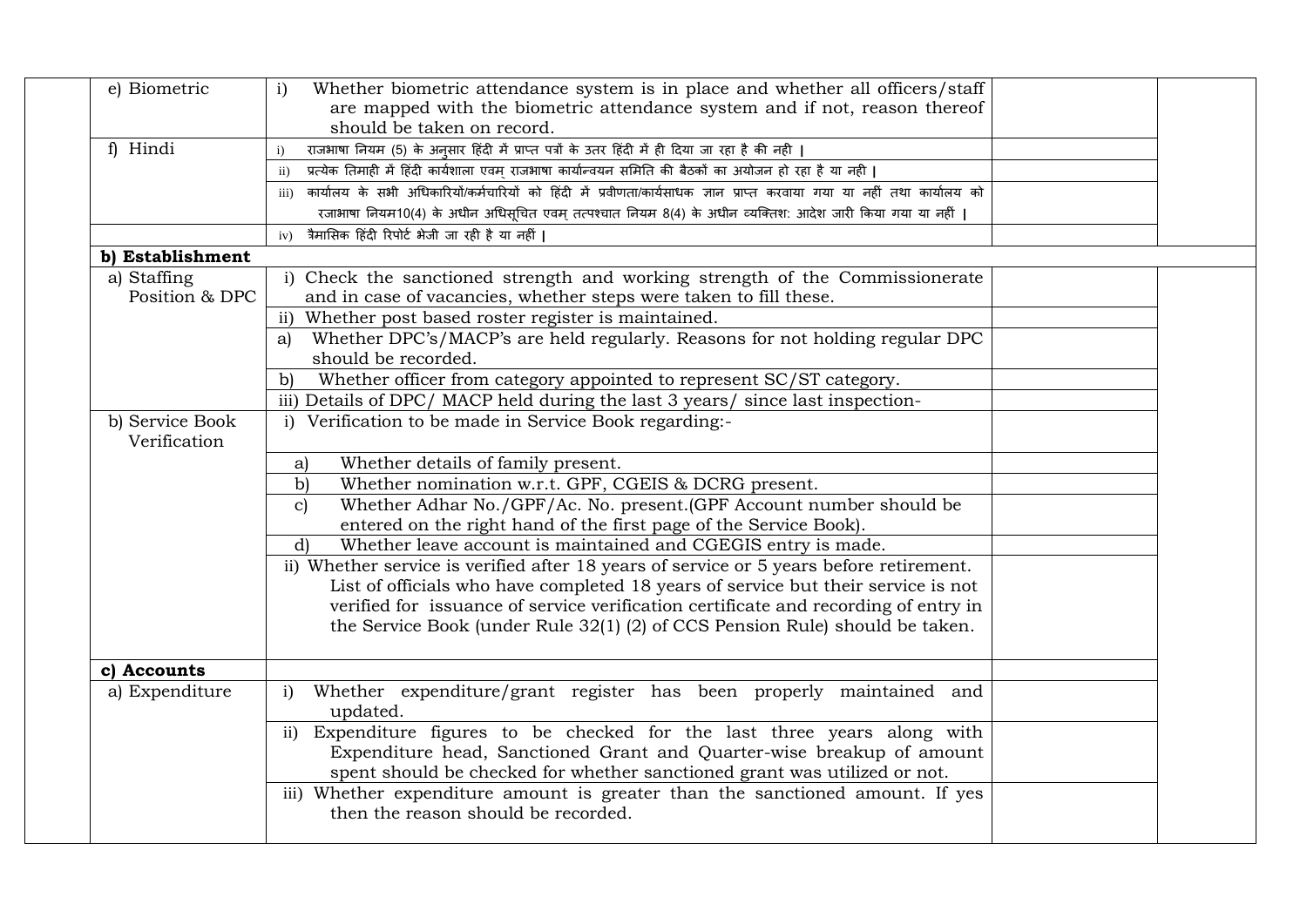|    | b) LTC Advances           | i) Whether LTC Advances and TA/TTA Advances Registers are being maintained.                     |  |  |  |  |
|----|---------------------------|-------------------------------------------------------------------------------------------------|--|--|--|--|
|    |                           | ii) Whether Final Bills are submitted within prescribed time in case of LTC and                 |  |  |  |  |
|    |                           | TTA/ TA and entry for LTC and 10 days leave encashment for LTC have been                        |  |  |  |  |
|    |                           | made in the Service Book.                                                                       |  |  |  |  |
|    | c)Pension                 | i) Whether pension/family pension of all retired/deceased officers has been                     |  |  |  |  |
|    |                           | revised after 7 <sup>th</sup> Pay Commission, if not, a list should be taken along with the     |  |  |  |  |
|    |                           | reason for pendency.                                                                            |  |  |  |  |
| 2. | Vigilance & Confidential  |                                                                                                 |  |  |  |  |
|    | a) APAR                   | i) Whether APAR's are pending as on 1 <sup>st</sup> July. If yes then list of all such cases to |  |  |  |  |
|    |                           | be made and reasons to be recorded.                                                             |  |  |  |  |
|    | b) IPR                    | i) Whether IPR of all Group 'A' Officers have been uploaded and has been put up                 |  |  |  |  |
|    |                           | for acceptance for the relevant year.                                                           |  |  |  |  |
|    |                           | ii) Whether IPR details have been submitted by Group 'B' and Group 'C' Officers                 |  |  |  |  |
|    |                           | by 31 <sup>st</sup> January. List of cases where IPR has not been processed and the             |  |  |  |  |
|    |                           | reason thereof.                                                                                 |  |  |  |  |
|    | c) Vigilance              | i) Number of vigilance and non vigilance cases pending in the Commissionerate                   |  |  |  |  |
|    |                           | along with date and nature of offence. Whether there is delay of any kind                       |  |  |  |  |
|    |                           | a)Appointment of I.O./P.O.                                                                      |  |  |  |  |
|    |                           | b) Issuance of chargesheet.                                                                     |  |  |  |  |
|    |                           | ii) Whether P.Os/ I.Os have submitted their reports with reasonable time? If not                |  |  |  |  |
|    |                           | reasons thereof. In case, some cases are pending with P.Os/ I.O details                         |  |  |  |  |
|    |                           | should be taken                                                                                 |  |  |  |  |
| 3. | <b>RTI &amp; Sevottam</b> |                                                                                                 |  |  |  |  |
|    | a) RTI                    | Whether RTI Application Register/ Appeal Register are being maintained.<br>$\mathbf{i}$         |  |  |  |  |
|    |                           | ii) Whether reply to all RTI Application as well as Appeals have been made within               |  |  |  |  |
|    |                           | the prescribed time period.                                                                     |  |  |  |  |
|    | b) Sevottam               | Whether the Commissionerate has obtained Sevottam certificate. If yes, details may              |  |  |  |  |
|    |                           | be provided.                                                                                    |  |  |  |  |
|    |                           | i) Whether register for complaints/ grievance received via post/ in person from                 |  |  |  |  |
|    |                           | citizens is maintained and whether entries for acknowledgement of receipt are                   |  |  |  |  |
|    |                           | made in the register.                                                                           |  |  |  |  |
|    |                           | ii) Whether the grievances received through CPGRAM in last 1 year have been                     |  |  |  |  |
|    |                           | disposed off within the given timeframe, In case, some are pending during                       |  |  |  |  |
|    |                           | inspection whether these are within within the prescribed time frame or not.                    |  |  |  |  |
|    |                           |                                                                                                 |  |  |  |  |
|    |                           |                                                                                                 |  |  |  |  |
|    |                           |                                                                                                 |  |  |  |  |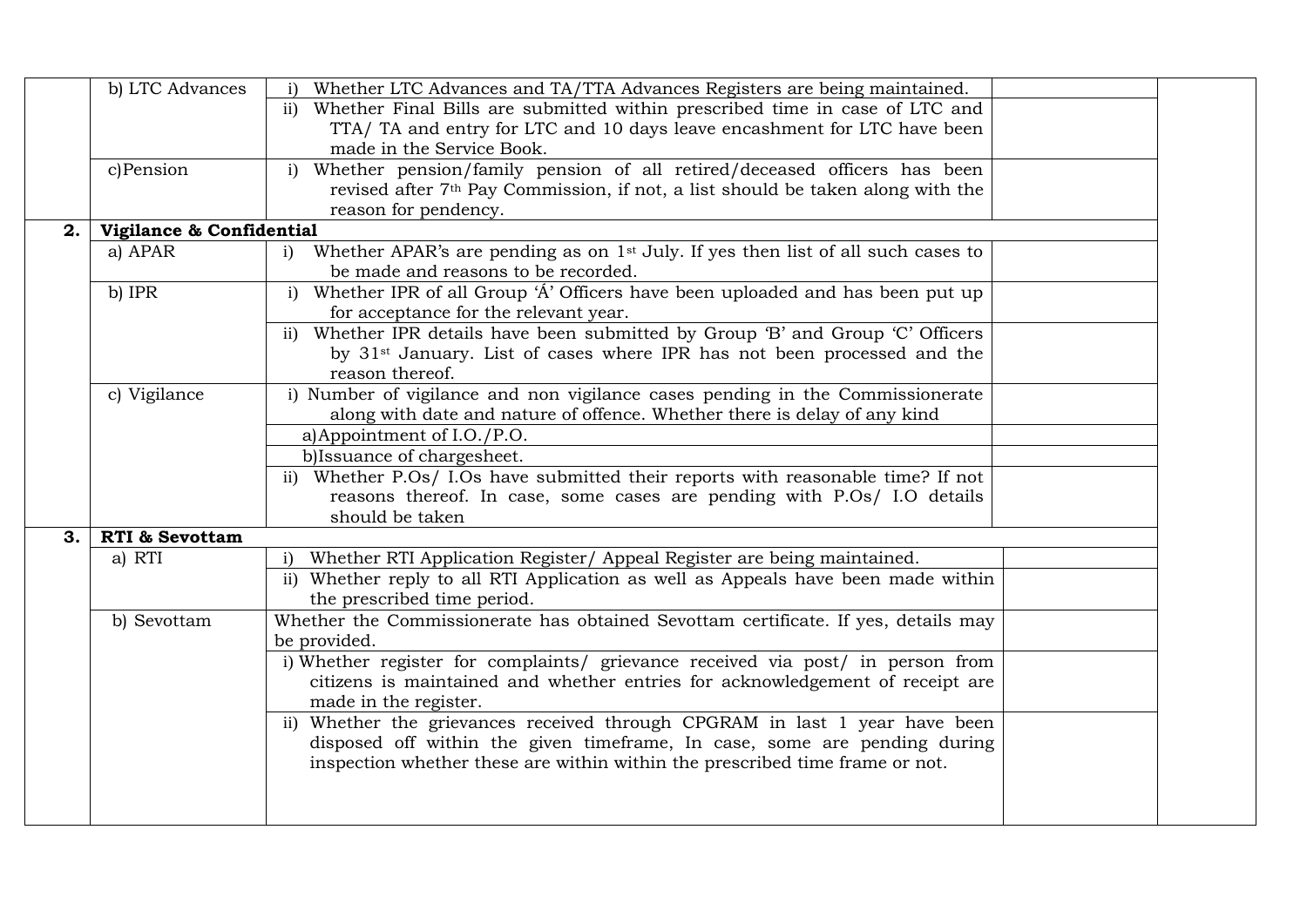|      |                   | iii) In case Sevottam certificate has not been obtained, steps taken towards<br>obtaining? If yes take current status.                                                                                                        |  |  |  |  |  |
|------|-------------------|-------------------------------------------------------------------------------------------------------------------------------------------------------------------------------------------------------------------------------|--|--|--|--|--|
| 4. l |                   | <b>Adjudication/ Call Book/ Review</b>                                                                                                                                                                                        |  |  |  |  |  |
|      | a) Adjudication   | Whether figure reported in inspection proforma/ template tally with that of<br>$\mathbf{i}$<br>MPR and with the register in adjudication branch.                                                                              |  |  |  |  |  |
|      |                   | Whether the register for draft SCN and demand notice is being maintained?<br>$\mathbf{ii}$                                                                                                                                    |  |  |  |  |  |
|      |                   | iii)<br>In case of pending adjudications:-                                                                                                                                                                                    |  |  |  |  |  |
|      |                   | Whether timely PH date is given after issuance of SCN?<br>a)                                                                                                                                                                  |  |  |  |  |  |
|      |                   | Whether the adjudication orders have been issued within the prescribed<br>b)<br>period of one month after last conclusive PH? List of cases where case was<br>adjudicated after more than 60 days of last PH should be taken. |  |  |  |  |  |
|      |                   | Whether the SCN based on CERA objections admitted by the department have<br>iv)<br>been adjudicated or pending?                                                                                                               |  |  |  |  |  |
|      |                   | Whether the prosecution angle has been examined in relevant files?<br>V)                                                                                                                                                      |  |  |  |  |  |
|      | b) Call Book      | Whether figure reported in inspection proforma tally with that of MPR?<br>$\mathbf{i}$                                                                                                                                        |  |  |  |  |  |
|      |                   | ii)<br>Whether the call book registers are being maintained?                                                                                                                                                                  |  |  |  |  |  |
|      |                   | Whether the cases transferred to Call Book are covered under four categories<br>iii)                                                                                                                                          |  |  |  |  |  |
|      |                   | prescribed as per Board guidelines? (All files should be checked for the same)                                                                                                                                                |  |  |  |  |  |
|      |                   | Whether the cases are being reviewed regularly as per master Circular No.<br>iv)                                                                                                                                              |  |  |  |  |  |
|      |                   | $1053/02/2017/CX$ dated 10.03.2017 and status of cases in various appellate<br>authorities are being done?                                                                                                                    |  |  |  |  |  |
|      |                   | Whether the cases transferred to Call Book on the basis CERA objections are<br>V)<br>being taken out for adjudication in view of the Circular No. 1023/11/2016-CX<br>dated 08.04.2016?                                        |  |  |  |  |  |
|      | c) Review         | Whether the registers are being maintained appellate authority wise?<br>$\mathbf{i}$                                                                                                                                          |  |  |  |  |  |
|      |                   | Whether all the cases are reviewed within statutory time limit? 2/3/s6 months<br>$\mathbf{ii}$<br>as applicable (check files randomly)                                                                                        |  |  |  |  |  |
|      |                   | Whether departmental appeals by the reviewing authority are being filed within<br>iii)                                                                                                                                        |  |  |  |  |  |
|      |                   | time limit as prescribed under law? (Examine files on random basis).                                                                                                                                                          |  |  |  |  |  |
| 5.   | <b>Arrears of</b> | i) Whether the figures reported in inspection proforma tally with that of MPR.                                                                                                                                                |  |  |  |  |  |
|      | Revenue           | ii) Whether register for arrears maintained in HQ(Recovery) Branch.                                                                                                                                                           |  |  |  |  |  |
|      |                   | iii) Whether recovery targets were fixed. If yes, whether these were achieved.                                                                                                                                                |  |  |  |  |  |
|      |                   | iv) Whether the arrear cases are distributed in accordance with the different arrear                                                                                                                                          |  |  |  |  |  |
|      |                   | categories like CESTAT, Commissioner(Appeals), High Court, Supreme Court, etc.<br>in the register/format maintained by HQ(Recovery) Branch.                                                                                   |  |  |  |  |  |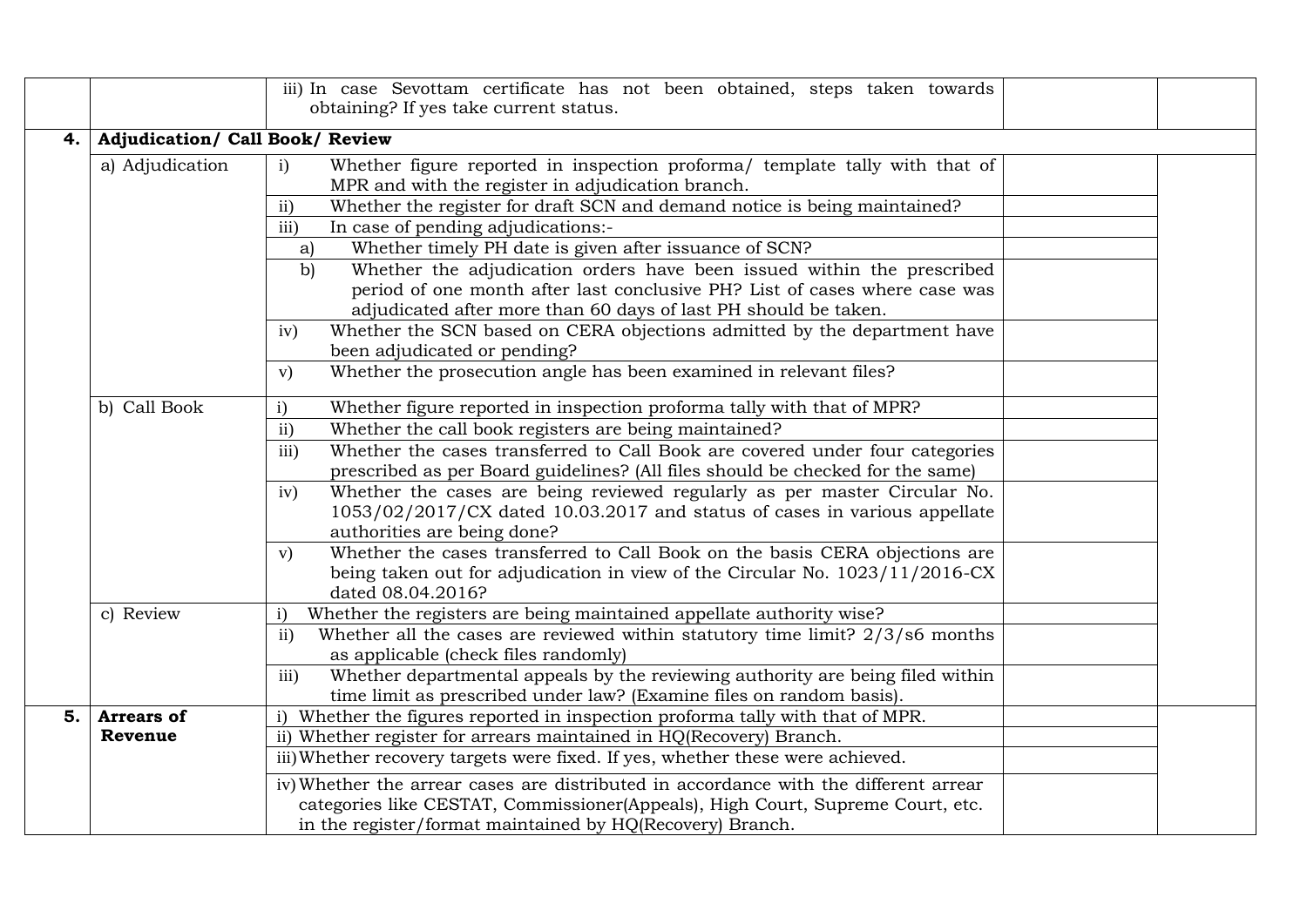|    |                     | In cases shown under stay, whether copy of stay/ predeposit available in file?<br>V)<br>(Examine files on random basis. In case of conditional stay, whether the<br>conditions granted by the Commissioner(Appeals)/CESTAT/Courts have been<br>fulfilled within the time limit? Whether Pre deposit verification is being done?<br>In case of non stayed arrears, whether proper action taken to recover the dues<br>$\rm{v}$ <sub>1</sub> $)$ |  |
|----|---------------------|------------------------------------------------------------------------------------------------------------------------------------------------------------------------------------------------------------------------------------------------------------------------------------------------------------------------------------------------------------------------------------------------------------------------------------------------|--|
|    |                     | such as :-                                                                                                                                                                                                                                                                                                                                                                                                                                     |  |
|    |                     | a) Letters written to the party at the last known address and the matter is<br>effectively pursued.                                                                                                                                                                                                                                                                                                                                            |  |
|    |                     | b) Recovery action initiated by way of seizure/detention of goods in cases of<br>working units.                                                                                                                                                                                                                                                                                                                                                |  |
|    |                     | c) Identifying of properties/factory of the person from whom arrear can be<br>recovered and persuasion from these properties/factory for recovery.                                                                                                                                                                                                                                                                                             |  |
|    |                     | d) In case the party files refund/rebate, whether any exercise done to adjust the<br>amount of arrears against the refund claim.                                                                                                                                                                                                                                                                                                               |  |
|    |                     | vii) In case of non traceable/ or unit closed:-                                                                                                                                                                                                                                                                                                                                                                                                |  |
|    |                     | Whether coordination/ enquiries with the other agencies like District<br>a)                                                                                                                                                                                                                                                                                                                                                                    |  |
|    |                     | authorities, land revenue, banks, Income Tax, Post authorities etc. done for                                                                                                                                                                                                                                                                                                                                                                   |  |
|    |                     | knowing the ownership details of property/factory so that action for<br>detention can be initiated.                                                                                                                                                                                                                                                                                                                                            |  |
|    |                     | Whether certificate action initiated and coordination done with the<br>b)                                                                                                                                                                                                                                                                                                                                                                      |  |
|    |                     | jurisdictional officers to where the properties/whereabouts of the party are<br>likely to be placed.                                                                                                                                                                                                                                                                                                                                           |  |
|    |                     | viii) Whether cases fit for write off ascertained in accordance with the criteria laid<br>down for the same and taken up for write off.                                                                                                                                                                                                                                                                                                        |  |
|    |                     | ix) Whether write-off committee constituted in view of guidelines of CBEC vide letter<br>F. No. 296/202/2017-CX-9 dated 20.10.2017                                                                                                                                                                                                                                                                                                             |  |
|    |                     | x) Whether in BIFR/OL cases, Govt. counsel appointed for lodging the claim.<br>Whether OL approach by the HQ/division for getting the claim paid/liquidated.                                                                                                                                                                                                                                                                                   |  |
| 6. | <b>Anti Evasion</b> | Whether the figures reported in inspection proforma tally with that of MPR and<br>$\mathbf{i}$<br>with 335J/RST-15 register?                                                                                                                                                                                                                                                                                                                   |  |
|    |                     | ii) Whether in 335J/RST-15 register heads are being maintained in accordance with                                                                                                                                                                                                                                                                                                                                                              |  |
|    |                     | the Board Circular and all columns filled properly.                                                                                                                                                                                                                                                                                                                                                                                            |  |
|    |                     | Whether A.E.II is issued within 48/72 hours in seizure/non seizure cases<br>iii)                                                                                                                                                                                                                                                                                                                                                               |  |
|    |                     | respectively in all the files?                                                                                                                                                                                                                                                                                                                                                                                                                 |  |
|    |                     | Examine from individual files whether past period/ period not covered under<br>iv)                                                                                                                                                                                                                                                                                                                                                             |  |
|    |                     | previous investigation/audit has been taken into during the current                                                                                                                                                                                                                                                                                                                                                                            |  |
|    |                     | investigation? (Examine files on random bases to check whether past period                                                                                                                                                                                                                                                                                                                                                                     |  |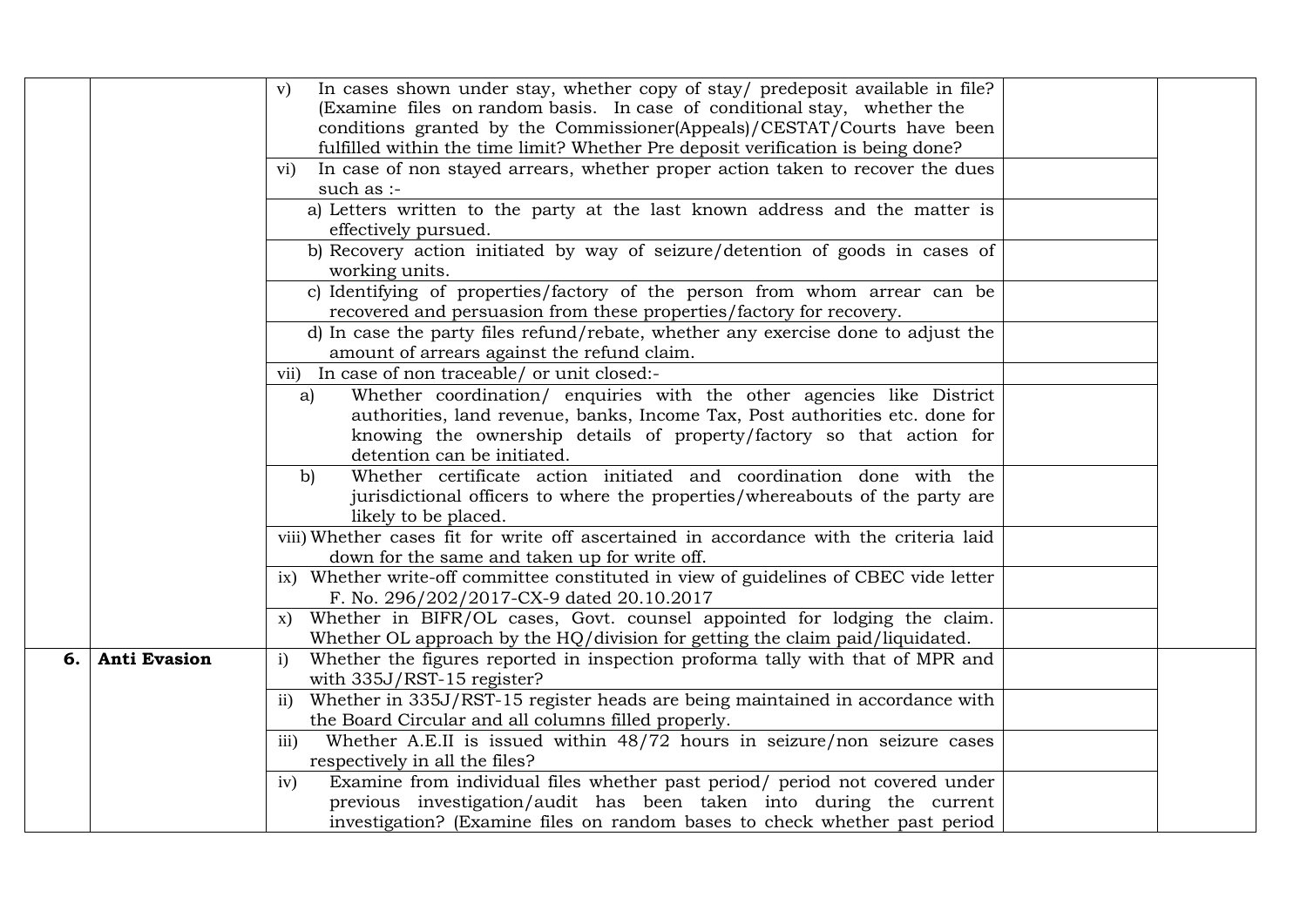|     |       |                         | covered)                                                                       |  |
|-----|-------|-------------------------|--------------------------------------------------------------------------------|--|
|     |       | V)                      | Whether cases pending for investigation for more than 6 months. List of such   |  |
|     |       |                         | cases to be made and reasons for such cases to be recorded.                    |  |
|     |       | $\overline{\text{vi}}$  | Whether any period time-barred during the course of investigation (Check both  |  |
|     |       |                         | pending investigation and closed files on random basis). Reasons to be         |  |
|     |       |                         | recorded.                                                                      |  |
|     |       | vii)                    | In case of closed files (few shall be taken up randomly), whether the file has |  |
|     |       |                         | been closed by the competent authority?                                        |  |
|     |       | viii)                   | Whether case booked under third party information. Details of                  |  |
|     |       |                         | a) Recoveries made                                                             |  |
|     |       |                         | b) SCN Issued                                                                  |  |
|     |       | ix)                     | Whether reward disbursement register is maintained.                            |  |
|     |       | $\mathbf{x})$           | Whether reward to Informer and Govt. Officer sanctioned as per Ministry's      |  |
|     |       |                         | guidelines issued vide F. No. R-13011/06/2001-CUS(AS) dated 20.06.2001         |  |
|     |       |                         | and revised on 16.04.2004. Whether advance reward sanctioned to informers,     |  |
|     |       |                         | if any, is as per guidelines.                                                  |  |
| 7.1 | Audit | $\mathbf{i}$            | Whether audit register is being maintained in the Headquarters?                |  |
|     |       | $\mathbf{ii}$           | Whether replies to all pending CERA para (received prior to 1 month) sent      |  |
|     |       |                         | timely or pending?                                                             |  |
|     |       | iii)                    | In all the cases of CERA objections, whether a reply stating a proper          |  |
|     |       |                         | acceptance or contesting the para, sent to the audit. (All the files should be |  |
|     |       |                         | checked to see whether para was contested or accepted)                         |  |
|     |       | iv)                     | Whether in cases where para was accepted, SCN has been issued or not.          |  |
|     |       | V)                      | Whether in cases at (iv) above where paras were accepted whether any           |  |
|     |       |                         | recoveries made/ amount deposited.                                             |  |
|     |       | $\rm vi)$               | Whether SCN issued in (iv) above has been adjudicated or still pending.        |  |
|     |       | $\overline{\text{vii}}$ | Whether in cases where para was contested, protective demand was issued or     |  |
|     |       |                         | otherwise                                                                      |  |
|     |       | viii)                   | In case protective demand was issued in accordance with (vii), whether the     |  |
|     |       |                         | same was transferred to call book.(For cases prior to 08.04.2016)              |  |
|     |       | ix)                     | Whether cases/SCN transferred to call book, since paras were contested were    |  |
|     |       |                         | taken out of call book in accordance with B.C No. 1023/11/2016-CX dated        |  |
|     |       |                         | 08.04.2016                                                                     |  |
|     |       | X)                      | Whether meeting between the staff of CERA/ CRA and Commissionerate for         |  |
|     |       |                         | Audit objections held regularly. How many paras closed in last three meetings? |  |
|     |       |                         | Date of the last meeting.                                                      |  |
|     |       |                         |                                                                                |  |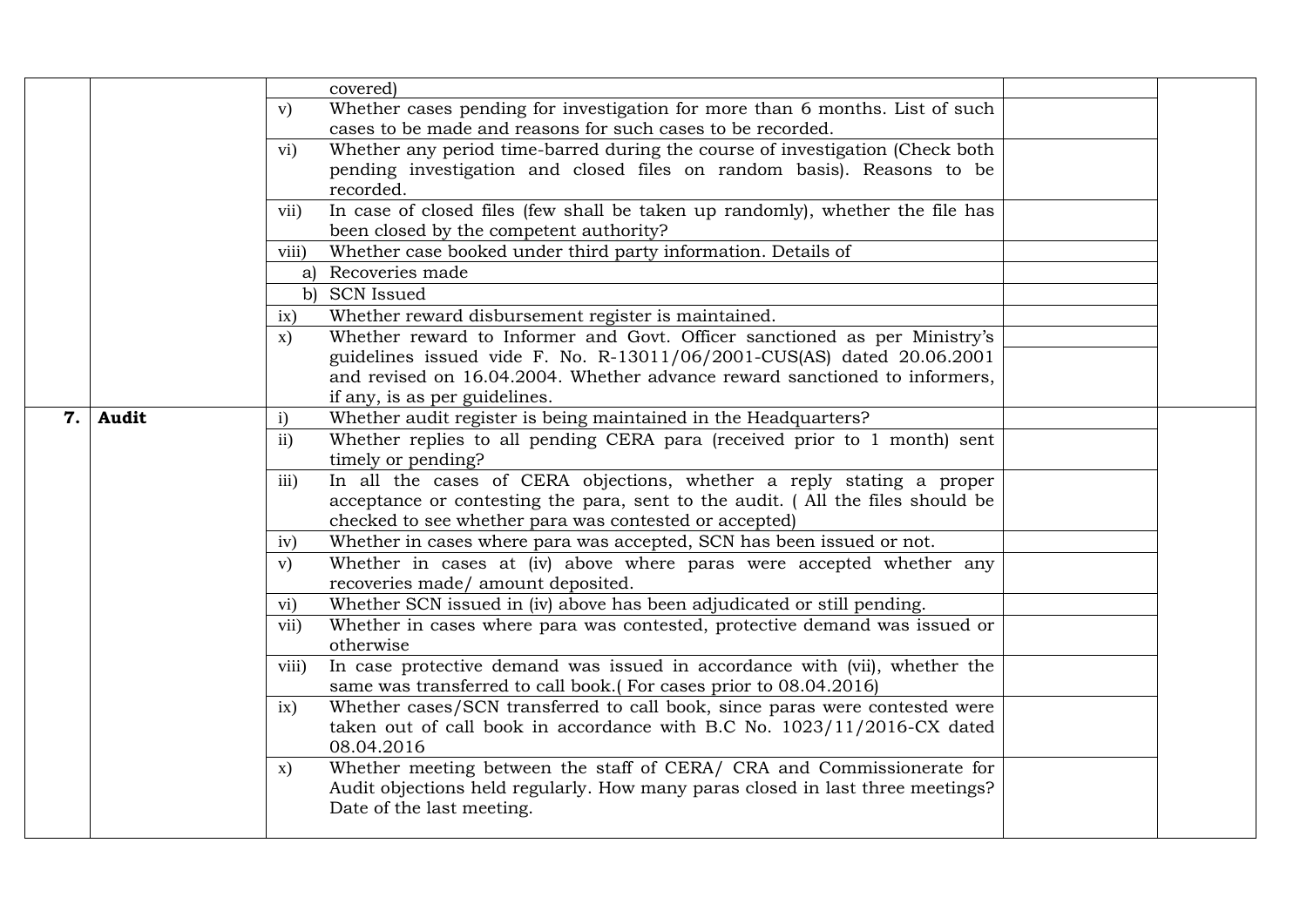| 8.1 | <b>Provisional Assessment &amp; Refund/ Rebate</b> |               |                                                                                |  |
|-----|----------------------------------------------------|---------------|--------------------------------------------------------------------------------|--|
|     | a) Provisional                                     | $\mathbf{i}$  | Whether the registers are being maintained?                                    |  |
|     | Assessment                                         | $\mathbf{ii}$ | Whether provisional assessment order has been issued?                          |  |
|     |                                                    | iii)          | Whether the assessee has executed a bond in the form prescribed by the         |  |
|     |                                                    |               | Board with surety or security. In case of customs, test bond/provisional       |  |
|     |                                                    |               | bond, whether BG with self renewable clause has been taken. Whether all        |  |
|     |                                                    |               | pending BGs are valid?                                                         |  |
|     |                                                    | iv)           | In case of extention of Provisional Assessment whether the period specified in |  |
|     |                                                    |               | the relevant sub-rule has been extended by the CCE for a further period not    |  |
|     |                                                    |               | exceeding six months and by the Chief CCE for such further period as he may    |  |
|     |                                                    |               | deem fit.                                                                      |  |
|     | b) Refund/Rebate                                   | $\mathbf{i}$  | Whether the refund/rebate register is being maintained?                        |  |
|     |                                                    | $\mathbf{ii}$ | Whether deficiency memo has been issued in pending cases or not and            |  |
|     |                                                    |               | whether SCN for objection raised or otherwise.                                 |  |
|     |                                                    | iii)          | Whether condition of Chapter 11-Section 54-58 of CGST Act, 2017 followed       |  |
|     |                                                    |               | while sanctioning the refund claim.                                            |  |
|     |                                                    | iv)           | Whether refund/rebate payment is being made through RTGS/ e-Payment.           |  |
| 9.1 | <b>Prosecution &amp; Legal</b>                     |               |                                                                                |  |
|     | a) Prosecution                                     | $\mathbf{i}$  | Whether the prosecution was launched within a reasonable time frame of         |  |
|     |                                                    |               | sanctioning the same. Time gap between initiation and sanction and filing of   |  |
|     |                                                    |               | prosecution to be checked in all cases. List of such cases to be prepared.     |  |
|     |                                                    | $\mathbf{ii}$ | Whether Board's Instruction No. 1009/16/2015-CX dated 23.10.2015 for           |  |
|     |                                                    |               | ordering/launching of prosecution are being followed or not? (Check from       |  |
|     |                                                    |               | individual file).                                                              |  |
|     |                                                    | iii)          | Check whether the cases pending for more than 15 years in C. Ex. involving     |  |
|     |                                                    |               | duty less than Rs. 5 Lakhs are being scrutinized in accordance per Board       |  |
|     |                                                    |               | Circular No. 1018/16/2016-CX dated 29.02.2016 and necessary actions as         |  |
|     |                                                    |               | due have been taken?                                                           |  |
|     |                                                    | iv)           | Whether list of cases where department has filed appeal has been maintained,   |  |
|     |                                                    |               | appellate authority wise i.e. HC/SC and register of the same maintained        |  |
|     |                                                    | V)            | Check from files in cases pending at CESTAT/HC/SC, whether from time to        |  |
|     |                                                    |               | time the status was reviewed/checked through SPP, and on court website.        |  |
|     | b) Legal                                           | $\mathbf{i}$  | Whether list/register of cases in Courts, maintained                           |  |
|     |                                                    | ii)           | Whether cases pending in HC/CESTAT where Supreme Court has decided on          |  |
|     |                                                    |               | an identical matter have been withdrawn as per Board's Instruction F. No.      |  |
|     |                                                    |               | 390/Misc./67/2014-JC dated 18.12.2015.                                         |  |
|     |                                                    | iii)          | Whether legal bills register is maintained                                     |  |